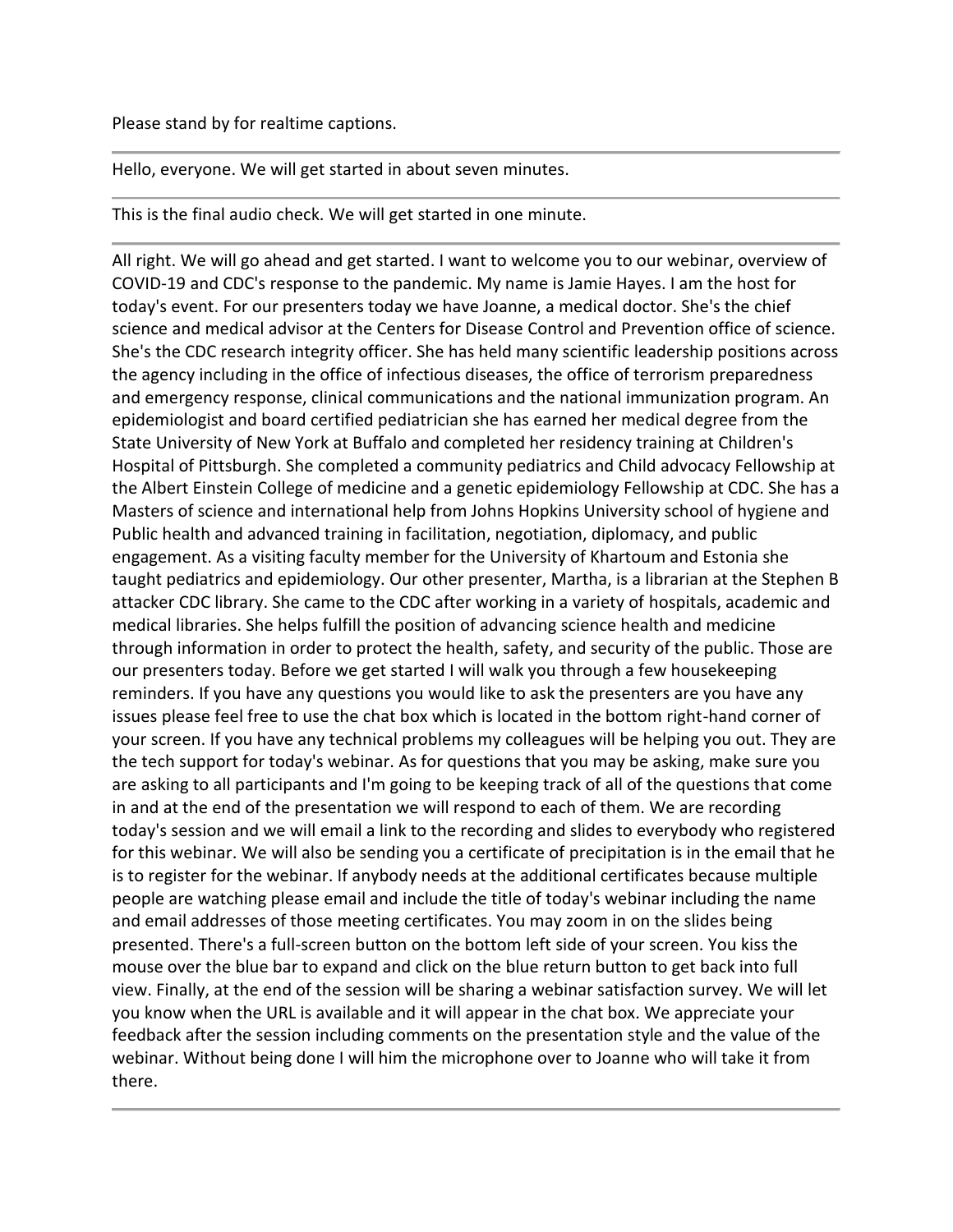Thank you. Good afternoon everyone. Thank you to Jamie Hayes and to her colleagues for inviting CDC to present to you today. I hope that you and your loved ones are well as we all navigate these uncertain times. Like many of you my colleagues are teleworking and hopefully the Internet will stay stable for this. Today I am coming to you from my home in Athens, Georgia I just want to say thank you to the University of Georgia public library and thanks to all of you for participating today for the work that you do to bring information to the public. I am really thrilled to be here with you. Finally, thank you for the questions many of you submitted in advance. We have tried to work many of them into today's presentation and we also have some late breaking news to share with you. Thank you a bunch. I will kick us off with a little bit of background about coronavirus and events at CDC and then I will turn it over to Martha. First, let's talk a little bit about coronavirus is in general. They are a large family of viruses that cause respiratory illnesses. They are part of the family that was first isolated in the 1950s. The coronavirus is get the name for the crown like spikes on the surface of their figures and there are four subgroupings alpha, beta, gamma, and Delta. You can see in this electron micrograph this little ring of particles around the exterior of the virus and that is the crown looking feature. Some of these viruses can spread between and among animals and people. We call those [Indiscernible] viruses. Some cause mild illnesses of the upper respiratory airway but the ones that we are going to focus on can cause serious illness in the respiratory system such as pneumonia. These are in the Veda beta subgrouping of the groups that I mentioned. The first I would like to introduce you to is the SARS virus which causes severe respiratory symptoms. Any of you know about this virus. It was first identified in an outbreak in November 2002 in China. It went on to spread through 29 countries around the world causing more than 8000 cases and 774 deaths. There was significant person-to-person spread which means that people spread it easily from one person to another. Fortunately there have been no known human cases since 2004. Here is a micrograph of the virus. You can see the little particles around the periphery that are the crown. This little critter in the bottom photo is a cat. Not really in the feline sense but more socially related to the mongoose. This is the animal that was suspected as being the one from which the virus leapt from animal to human. These animals are frequently traded and sold in animal markets in close quarters with one another. The next virus and syndrome I would like to introduce you to his Middle East respiratory syndrome virus or the murders. This virus arose in November 2012 in Saudi Arabia and went on to spread to 27 countries. There were more than 2400 cases worldwide with more than 850 deaths. This virus had limited person-toperson spread although it seemed to cause a more Seville severe illness than SARS. Again, you can see the virus here with the crown surrounding it and in this case in the Middle East respiratory syndrome it's believed that a camel was the animal from which the virus leapt to humans. So now onto the star of the day. The COVID-19 pandemic and the emergence of the virus that causes it. The virus was first identified in Wuhan, China, in December 2019. Is caused by the virus. Early on many patients were reported to have had a link to a large seafood and live animal market in Wuhan. As the outbreak expanded, more patients were found to not have exposure to the animal market. For epidemiologist that sets off alliance and we realized it is spreading from person-to-person. First we noticed travel related cases and other countries. The first U.S. case was documented in January 21. This was a person in Washington state who had traveled to Wuhan, China. There are some investigations going on now to see if we can identify cases that might have come in even earlier that we were not aware of because it takes a serious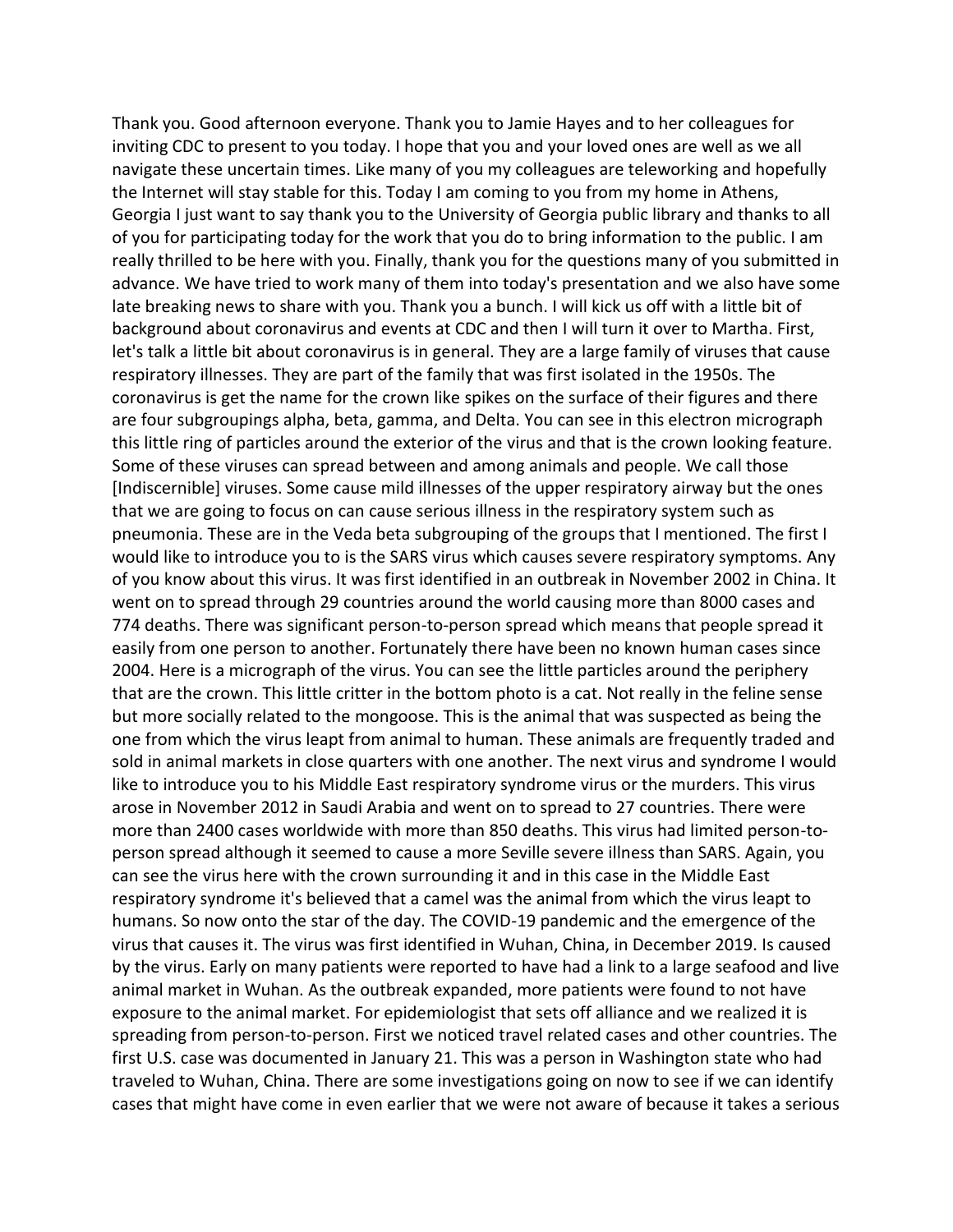illness to come to an attention Martha will share a lot of information about that. Here is one picture from our website where CDC reports the numbers bistate. As each health department reports the spread of the virus. Right now, 20 states are reporting 20,000 cases. Although this is a still shot you can see as I waved my cursor on the state of Georgia the number of cases and deaths in that state. Just before noon today the CDC reports that the cases sometime between noon and early afternoon each day. We were still posting yesterday's count and there were 1,350,372 cases in the U.S. with more than 60,000 deaths. Every day I check globally as well and there are about 3.5 million cases with 240 or so thousand deaths. When I checked the global cases I go to the World Health Organization with W.H.O.. We also post this graph or chart that shows the number of new cases reported each day. The number of cases that are reported in increments of 5000. Early in the outbreak back there in February it is almost negligible to see on this graph the recording of cases depending on how test results are finalized and reported. Sometimes that there are spikes in the way that we are reporting so it takes a while for the curve to actually accurately reflect what is happening. So it is mainly spread from person-toperson between people that are in close contact with one another. This is mostly spread by respiratory droplets of an infected person that they project when they cough or sneeze. There's a lot of concern in the community about infections of these respiratory droplets from personto-person. This may be spread by people who are not showing symptoms. We think about two categories of people. One is the group that is asymptomatic. They never show any symptoms. They may be mildly infected but they are infected. They move around the community because they feel well but they may be infecting other people. Then there's a group that we call presymptomatic people and that means they will go on to develop illness but they are still infectious before they develop and start to show the symptoms. Maybe for 2 to 3 days before they develop fever or other symptoms they may be able to spread the virus. So one item of concern especially among this group as we reviewed the questions is how long can the SARS-CoV-2 virus survive in the environment? We have a lot more to learn about this. What I am sharing with you here is an excerpt from the New England Journal of medicine article the reference there at the bottom of the slide. We have studied how long the virus lives under very controlled conditions. So if you think about it it is like the perfect situation. It might take up to three hours for the virus reps respiratory droplets to fall out of the air and land someplace. It can live in the air for three hours. If it landed on copper it can live up to four hours. On cardboard up to 24 hours on plastic 2 to 3 days and on stainless steel 2 to 3 days. The authors are very careful to note that exposure to sunlight, heat, cold to the regular environment may impact the survival but it is another one of these situations where we have a lot more to learn. So what are the symptoms and complications of COVID-19 illness? The symptoms have been growing as we learn more from ill patients we have been adding to the list. Originally you may have heard a lot about fever, cough, and shortness of breath and those are the primary symptoms. As we have learned more we have added shaking and chills, muscle aches, headaches, sore throat and interestingly the loss of taste or smell. This happens with a number of different viruses. We are really

With how many people report the loss of taste or smell and it happens early in the illness. It can sometimes be the only symptom people experience and they may not be terribly ill. We think of the incubation period of this illness is from 2 to 14 days. After somebody is exposed to could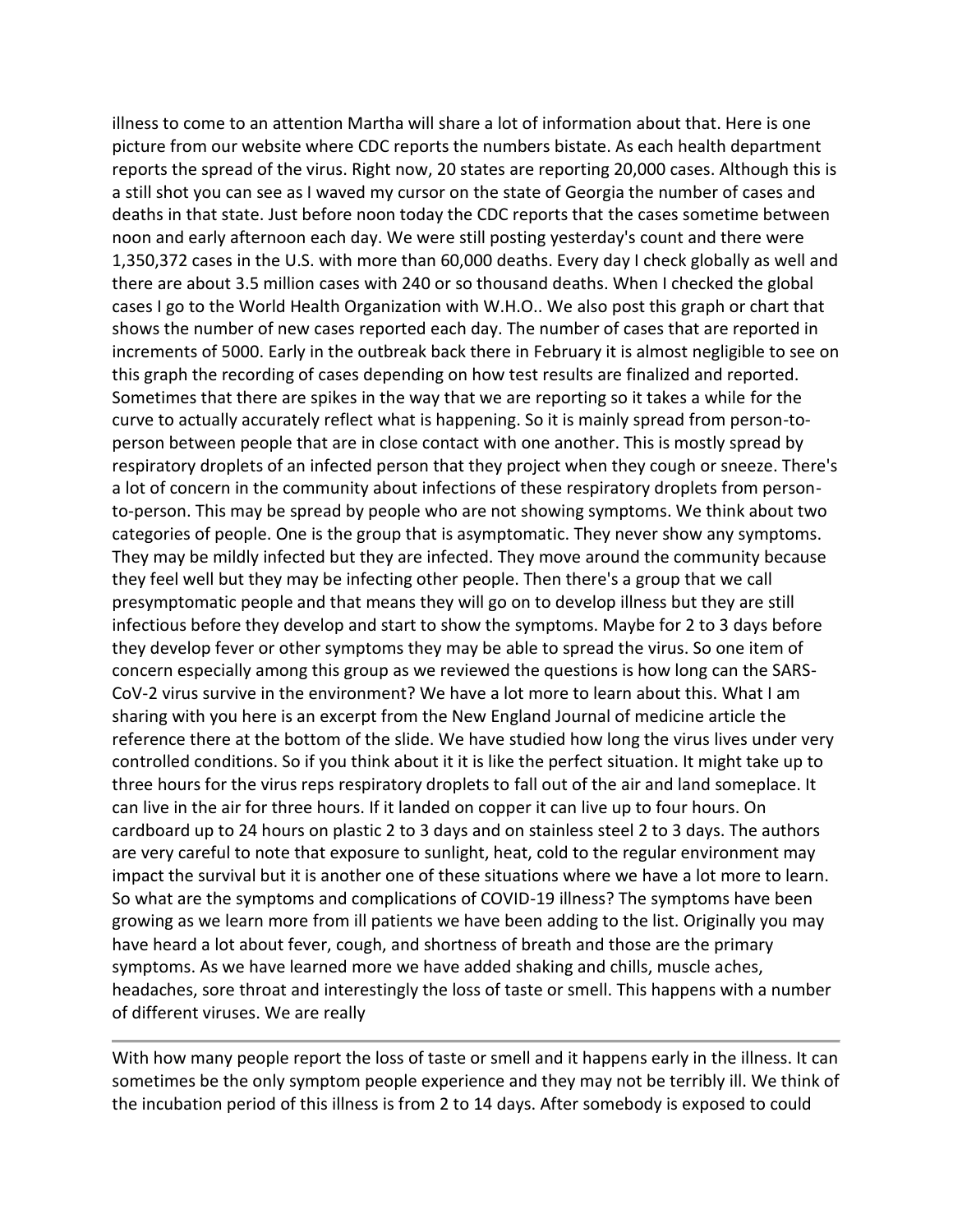take up to two weeks before they show symptoms. As I have indicated there is a wide range of illness severity. Somebody can have no symptoms, be mildly ill, or be severely ill and as we know it can result in death. We also learn more about the complications. Pneumonia, I mentioned previously. Respiratory failure, multisystem organ failure, we are also hearing reports of blood clots, stroke, neurological conditions, inflammatory conditions, skin rashes, skin colorations, we are collecting all of this information to better explain the illness. I would like to mention at this point there is an interactive self chapter where they can put their symptoms and and the check and will give them advice appropriate for the local area. The symptom checker has a name, named Lara. Of course, there has been a lot of effort to define who were the people at higher risk of severe illness we can do a lot to protect from the illness. So far we have identified people that are 65 years and older, people who live in a nursing home or a long-term care facility, people of all ages with certain medical conditions especially if those conditions are not well controlled and treated. Some of these include people with chronic lung disease or moderate to severe asthma, people with serious heart conditions, people who are immunocompromised either because of medical treatment or because they have a health condition that causes immunocompromised. Severe obesity. We have been hearing a lot about this. We define severe as a body mass index or BMI of 40 or higher. Poorly controlled diabetes, chronic kidney disease especially if you are undergoing dialysis and liver disease. So this is an excerpt from the morbidity and mortality weekly report also referred to as the MMWR. We like to call it the voice of CDC. Martha will talk more about this but this is the twitter. It emphasizes that it may be very hard for people to know that they are at risk because one in four hospitalized COVID-19 patients in the state of Georgia did not have a high risk condition. Even if we don't have diabetes or any of those items on the list and we are 20 years old we all have to take care because we are not yet able to predict who will need to be hospitalized. Social distancing which will talk about protects everyone. We are very concerned about disparities in COVID-19 illness among different racial and ethnic groups. Here you see a chart also from the morbidity and mortality weekly report that shows some of the information we have been learning about disparities of illness in different race and ethnicity groups. Here we are reporting on information about from 580 patients from 14 states in selected counties. So if we look at the first two sets these are from non-Hispanic white people the blue bar shows that 59% of the residents in these counties were non-Hispanic and 45% of the patients that needed hospitalization were non-Hispanic white. If we go to the far right and look at the Hispanic population they made up 14% of the population in this series and accounted for 8% of the hospitalizations. We are very concerned that when we look at the bars for non-Hispanic black people that they account for 18% of the population in this group but account for 33% of the hospitalizations. This is the only group in which the hospitalizations exceed their percentage representation of the population. It is very concerning. We are learning more about it as we collect more race and ethnicity data and my patients are identified so please stay tuned and we will have more information on that soon. You may also have been hearing about the Navajo nation in the Southwest. It is also very concerning there and please follow the CDC website for more there. The community is underserved and living in very harsh conditions, sometimes without electricity and clean water. There are also health disparities there and in many other communities. So what about testing? So much to talk about testing. I will give you some highlights here. This nasopharyngeal swab test looks for DNA X, it looks for RNA. This is for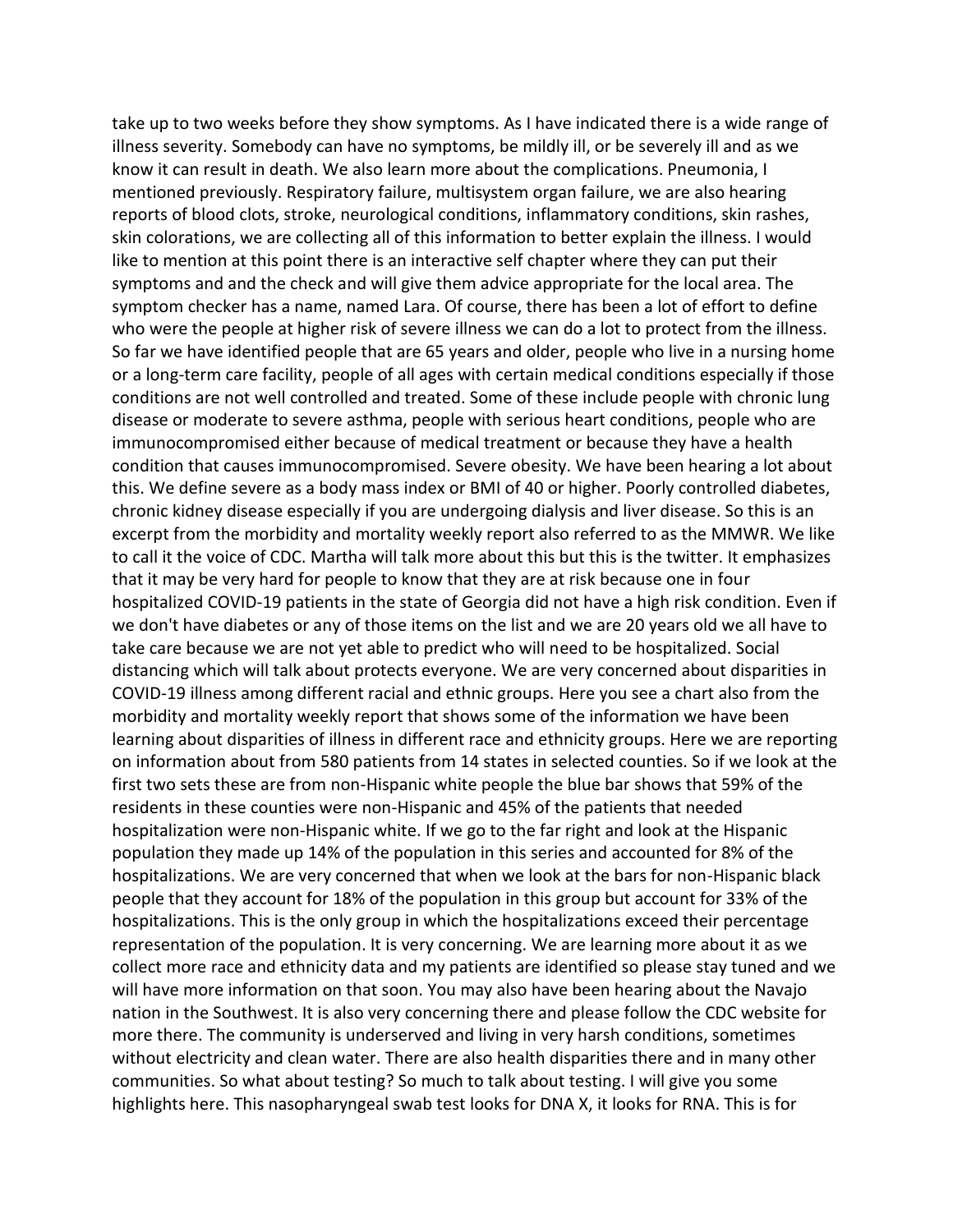diagnosis of a current infection with COVID-19. The second type of test is an antibody test or serology test which is from a blood serum specimen. This is to identify past infections. It is very helpful to scientists and learning about asymptomatic spreading illness in the community. When you go to the CDC website there are interactive graphics that look at how much state testing is going on and the number of tests that the CDC and across the nation at national public health labs. For more information about your local community you will want to consult the local public health website. So how do we prevent and treat COVID-19? [silence] in the meantime we have to take every day preventive action for respiratory illnesses. This involves very basic things that I know you have heard frequently around the town. Avoid touching your eyes, nose, and mouth. Avoid close contact with people that are sick. Stay home and you are sick, cover your cough or sneeze, clean and disinfect frequently touched objects and surfaces around the vicinity. Wash your hands often with soap and water for at least 20 seconds using an alcohol-based hand sanitizer with at least 60% alcohol if soap and water are not readily available. I'm sorry if the sound is coming out. I will keep doing the best I can. So what about treatment. Currently there's no specific antiviral treatment that has been licensed for COVID-19. You may have heard that just this past Friday on May 1, to -- Remdesivir , which was approved for Ebola patients has been showing success with COVID-19 disease. In the meantime, if somebody is not well enough to be in the hospital we tell people to manage and treat their symptoms at home. In the hospital we do the same as well as manage carefully pneumonia and respiratory failure. So what about this social distancing? It's also been called physical distancing. Essentially keeping space between yourself and others. We like to say stay physically distant and socially connected. This can go a long way to slow the spread of respiratory illnesses especially COVID-19. Again, it's a matter of staying at least six feet from others in public and staying home if exposed or sick. Some of the other community measures which we call community mitigation activities include postponing and canceling mass gatherings, encouraging telework. Here on the right side of the side we see some of the CDC shared posts on this topic as well. I want to say a few quick words about cloth face coverings. This is also from the CDC website. These are intended to help limit spread among people mostly out in public. That is in addition to maintaining social distance and handwashing and all of the other measures. Just because somebody covers their face doesn't mean they should not do all of the other things we talked about. As seen here, my face covering protects you and your face covering protects me. This is a recommended measure to take so that we protect all of those people that are high risk and we don't know who they may be and better protect us if we are asymptomatic especially from spreading the virus. So what should we do if we are sick? Stay home. Most people recover without needing medical care and get over this rather easily at home. Isolate yourself, stay away from other people as much as possible. Keep covering your cough and sneezes and keep your distance. Keep washing your hands and keep cleaning items and do not share personal items. Monitor your symptoms for warning signs, especially trouble breathing. Do not be shy about getting checked out. Call ahead for checking out. There's a lot of services available online and on the phone and through telemedicine. So just as of early this week the CDC updated the home isolation continuation recommendation. Most people after they have been had the owners for 10 days and had at least three days of no symptoms they are able to move around the community. We say that they have had at least three days of recovery. That means no fever without use of fever reducing medication and resolution of other symptoms. There are some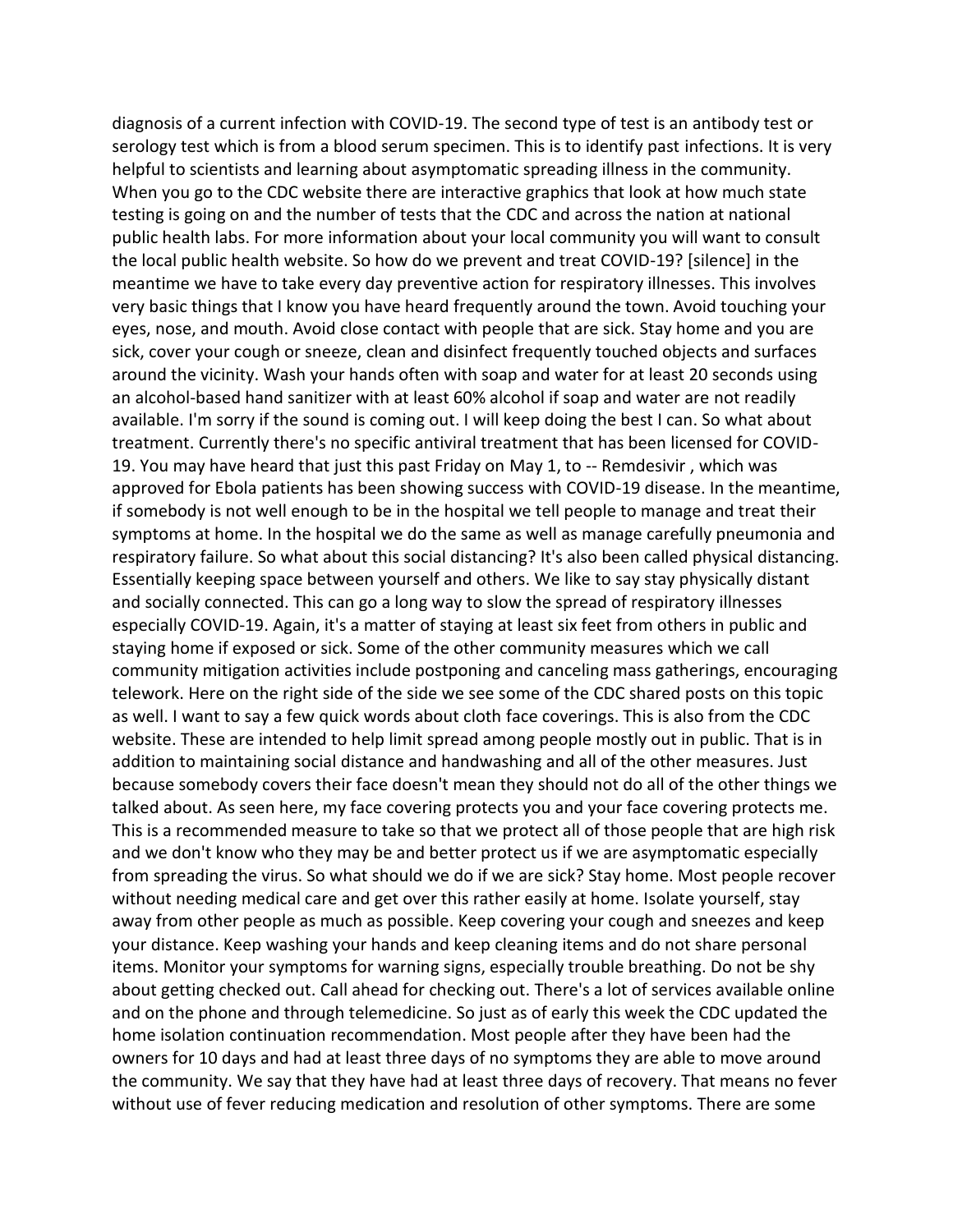caveats that I will direct you to hear. People are often very interested about the actual work that the CDC is doing so I wanted to share some photos here with you on the left this gentleman in front of the computer screen is an actual photo of inside the CDC emergency operations center and you can tell by the number of people in the room that this was before social distancing recommendations came to bear. This is a center where the CDC does a lot of management when we are not a telework situation. On the right side you see some of our emergency responders in the field in the bottom right corner you can see them working at quarantine centers at national airports checking out the efforts there. I will and my comments by reminding everybody that everything I said today is true as of today because this is a rapidly changing situation and our information and knowledge change very frequently. Please check the CDC website for new information and updates. I thank you very much and I will turn this over to my colleague for

Thank you. Thank you to everyone at FDL P for inviting us to do this thank you to all of you that are in attendance. It is really so helpful to CDC in the interest of time to let all of you get some of your questions that you have been putting in the chat answered I want to zoom through my little overview. When you get the slides all of the links are in the slides and they are also at the end of the slide presentation. Throughout the science you can click on pictures and the title to make it a little bit more enjoyable. Don't feel like you can't find this after I am done. Kind of a good transition to that that you are faced with during this. There is a plethora of information that is overwhelming for your patrons and public to find that information and overwhelming for you to guide them through the information. I'm going to go over the federal resources that are available. That is not all of the information that is available by any means. I just want to highlight some of them. The first that I want to start with. We have a very large website on this subject. Usually have multiple updates every day. If you can sign up each one of these websites is available. On the main page you can find the collection of American sign language videos. Those different language materials are embedded throughout the website . You can find the self check or that you can play around with. That is also linking you to the language resources. You can see that we try to make it as plain language as possible but it still can be overwhelming. I recommend that people get started and highlight some of the major questions that we get asked. That can help you prepare for questions you might be getting. If you are lost on a website there is a Google commands called site :. If you do that and the first part of the website. Do not put any spaces and that. Then type in your keywords. It will search only in that website. Hopefully we made it easy to see that some of these are not all that easy. Put in the first section and type in the keywords. I just want to highlight some areas of the website has all of that latest case information and data so the U.S. cases and mortality and hospitalization rates and other graphics and hospital capacity. That is as well is the testing information and data tracker. So that is pulling from that social vulnerability and exit we put out. We also have a huge amount that we highly encourage you to use yourself for your organization and your community. There are videos, fact sheets, multiple languages . There is guidance, resources, PSAs that are all audio and also designed for different populations. We also have a public health image library. They are all sorts of comments. There is a social media toolkit that you can use and customize as a digital press kit. One of my favorite parts of the communication is the microsite. You can embed our website and it will update as soon as we update our information. You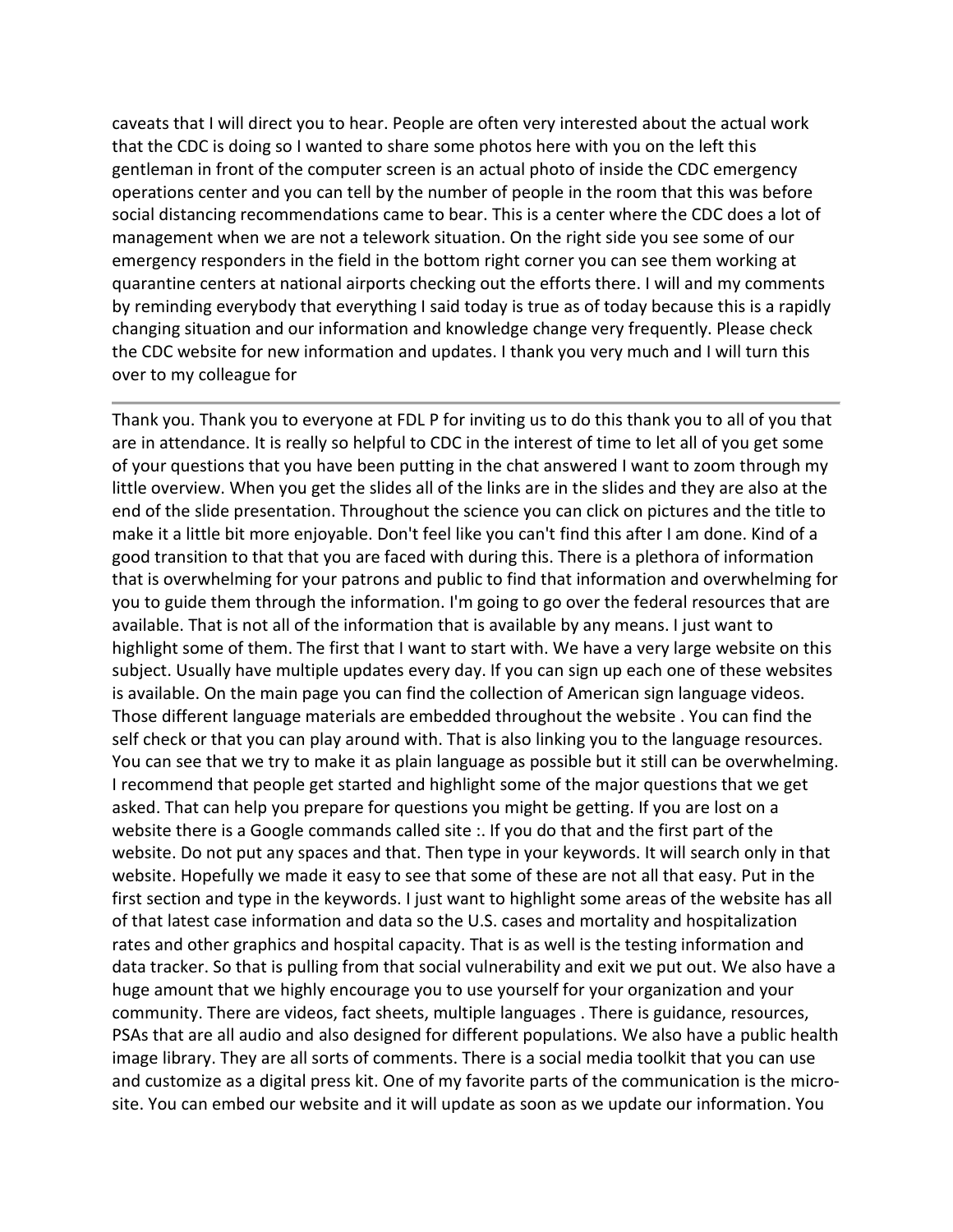can customize it slightly. We are using a word press as the site . It should work just fine if you are using most website builders but let us know if you have any problems with that. You can request any part of the website be made into a micro-site and then on that you can ask for those things to be created. That can be filtered by audience including things like this Mrs. an audience her university and as soon as we update those guidance documents we put them there and he can sort by the communities.

We mentioned the voice of CDC it's called the morbidity and mortality weekly report or the MMWR. This is actually named. It comes out weekly with the latest research from CDC. As a nice visual abstract sometimes. You can find more of our latest research there. That is open access. So this can be in English or Spanish. You can email us their there might be a way of getting at back to you. Including the publications that you can order you can see that at the bottom of the left-hand side. Just so you know you can order CDC staff. Pat fact sheets and pamphlets and education materials for free and put materials. Some of that does cost for shipping but it is usually a very low cost. It is also provided by CDC. We have an awesome research guide. This point you to the best databases of journals to search for COVID-19 literature and how to craft search alerts and different databases as well as new sources, secondary data and statistics sites not only from CDC but worldwide and major websites. Again, they are designed for researchers and resources. Most unique in this research guide is a downloadable database of all COVID-19 research articles. I am updating this daily Monday through Friday. I anticipate these lists for free. I'm not recommending anybody over the other. The search strategy is included for this symptomatic search so please use it. This includes links for all of these articles. If you do not have access to some of these articles we worked really hard with publishers and a lot of them are making all of their COVID-19 materials open access. If you come across an article that you have to pay for I highly recommend interlibrary loan or consortium sharing. It can be hard to do that right now with so many libraries that are closed. You can also install these in your browser. These are the most legal ones. They will try to find an article when you are on the Internet. If it is behind a pay wall they will try to find it if it is posted somewhere in an institutional repository or a similar repository to get you the full text. There's also another Google search and then you put the ending file type. Then you can see if you can find a PDF posted. So we will get through these last federal resources. This is all of the federal websites that are available. You can also check out USA.gov coronavirus or coronavirus.gov. I wanted to highlight some major ones. In these slides all of these little icons are linked and the leaks are also at the end. The first category is health and safety and Health and Human Services is a huge department of the federal government. We have tons of guidance, grant opportunities, telehealth, tons and tons of stuff. FDA is really leading the charge on drugs Sudan safety as well. You can check those out for the latest. NIH is definitely leading the charge the check those out especially for research opportunities. There are a lot of claims information and support for rural and tribal communities. The substance abuse and mental health is really challenged with all of those communities struggling with substance abuse and mental health issues etc. There's a lot of different apartments around different populations so depending on what communities you have in your community I would suggest going to each one of those. All of these have different toolkits that are designed for their population and areas of focus. Definitely check them out. For example the centers for Medicare and Medicaid have that huge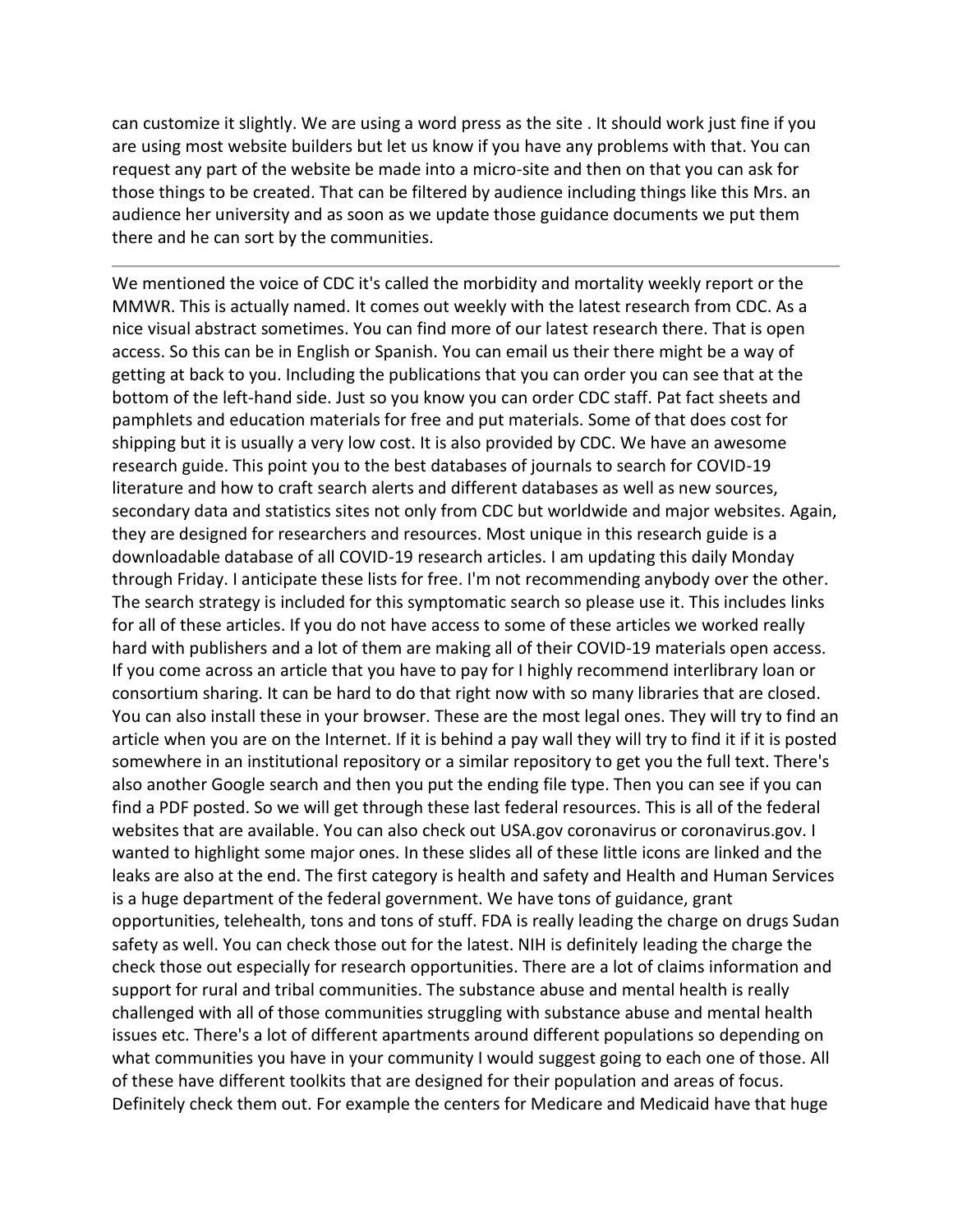toolkit to help their partners with video, audio, anything that can somehow help people with their issues. If you are having a hard time with one of these websites because they are so big try the Google trick and that should hopefully get you to some of those. You can always email me. For health and safety administration's that are not necessarily part of the HHS the EPA is of course focused on the environment. There's a lot of information about the correct disinfectants to use, water, as well as a lot of information for state, local, and tribal environments. They focus on occupational safety and health administration. It has done some stuff for various occupations. If you have different occupations that your community is working with they might have benefits or specific guidance for them. The Consumer Product Safety Commission is also working a lot for different projects. If you are not sure where it comes from her does not appear to use it right now. FEMA, of course is bringing together a lot of disaster relief and they have a long list of resources. There are other communities for the U.S. Department of Veterans Affairs that are focused on specific populations. I also like to mention the United States Census Bureau. They have a data hub where you can create little reports that will give you ideas of the population risk and disparities. This is going from past census data. You can make a report for your community which is really valuable. This is also why I am really pushing to remind your patrons and help them complete their census because that's how we can identify and forecast what communities may need help. To have a great little link for completing it as well. The Homeland security also had a digital library which you may not know about. That gives you a bunch of policy and lessons learned documents that can be used with the search engine. At they can post lessons learned from how they did open and accessible. This library sometimes has it. Has a lot of other disaster information and hopefully that is useful to you for other things as well. The national library medicine has done this. They have a data hub for the virus behind COVID-19, SARS-CoV-2 which people have mentioned. It is a subset of pub med for the research articles which is a research database. Both of those are included in that downloadable database that I mentioned that I am putting out everyday but you can also search those if you are looking to sign up for a clinical trial etc. The research center is also pictured here. It's a great resource that they put out and includes lots of information for different populations during the disaster. They also have a specialist certificate that you can get. I highly recommend it. They also have apps that you can sign up and download for free usually for first responders. The IRS's the people to go to for your economic impact checks they are doing a lot there. The small business administration has grants for small businesses. The USDA is providing more relief. They are also working to find ways to help those workers right now . Federal student aid has put all loans into forbearance as of September. That might change but for right now it is through September 30. USA jobs is also hiring so if you have people looking for work please consider that as well. We need a lot of help for COVID-19 and they are hiring a lot. Specifically for libraries they have tons of grants that you can apply for that might work for your library organization or your partners. You can also search grants.gov and just put in COVID. You can check for travel advisories by country. They have changed out services right now so you can check their website for where to get services for when they will open back up for the FAA also listed with the image below will put down which of their facilities has personnel testing positive so you can check that out. The Federal transit administration has materials and resources based on different transit. So scams and fraud. If DLP had an awesome webinar on that. They are working toward that and they have great infographics and resources that you can use they have which charity to choose as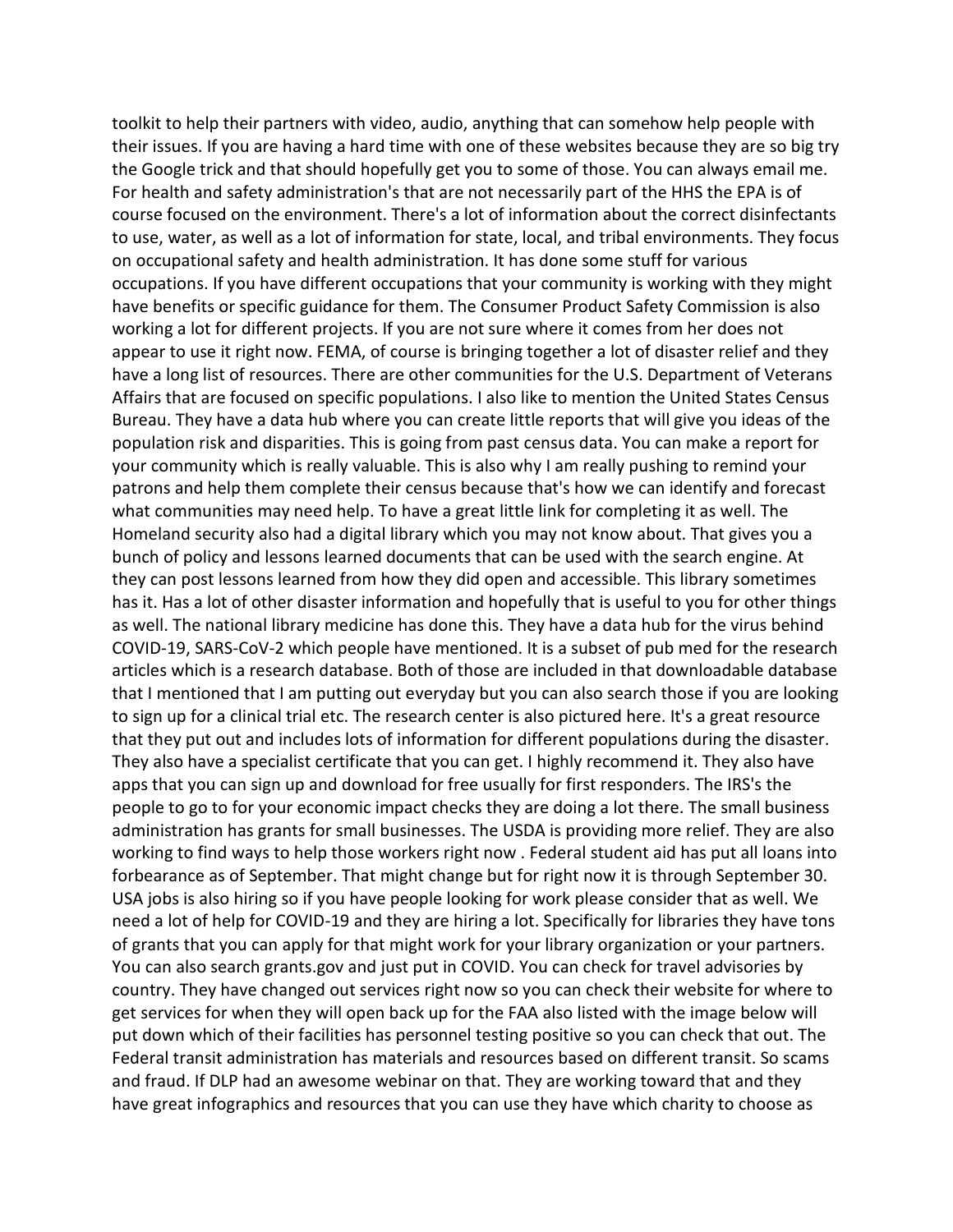well. The law librarians of Congress have a fantastic resource guide to find legislation and presidential action and Congressional research service reports has one of articles. They have a wonderful blog post on had a sinus. A lot of those agencies so getting those filled because we are really busy with other things as well but we are taking requests. CDC is not. So just note that depending on who they are requesting from. If they had taken a mailed in one or they will take it truly website. The reporter committee has a Google doc. And finally, for museums the Institute of museums and library service has awesome COVID-19 updates. [Indiscernible] they have really awesome videos they have the paper-based circulating. All of the links mentioned like I said are here. You can find them at the end here. With that, we have a few minutes for some questions. I am sorry that we came right up to the end. I just wanted to thank all of you for attending and again thank you for moving this talk of DOP.

We will jump in and start with some of these questions. The first one from Bert. There has been a lot of criticism of the accuracy of epidemiological module he during the pandemic. What are characteristics we should look for to evaluate the quality and reliability of such models?

This is Joanne. In general what I say looking at models is the quality of the information in it and I think that many of you as critical thinkers. And I look at a model I look very carefully at what assumption has been made. I always look for careful limitations of what the model are. Think it is very careful to identify all of those factors. That can go a long way.

What are the most important metrics to look for if it is safe to and isolation.

Isolation refers to a person who has symptoms and separates themselves with others by their choice or because they are in the hospital but isolation means that somebody is ill. I share the new guidance that people should be at least 10 days out from the start of the symptoms and should be at least three days without symptoms before they and isolation. If they have been mildly ill and isolated themselves at home after a minimum of 13 days with three of those days having no symptoms and no fever they could then be in contact with their family members in the household.

Why did SARS and MERS cease infecting humans?

That is a good question. It's not clear to us. Some viruses mutate quickly and a great deal. They mutate so that changing their genetic material, they mutate themselves right out of existence and their ability to infect and cause disease goes away. It may be that, it may be that the measures that were put into place and Dave the ability for it to pass from person-to-person along with some lesser changes in its genetic makeup. All of those items come into consideration but I could not say with certainty.

Can we determine how many COVID-19 cases are still active versus recovery?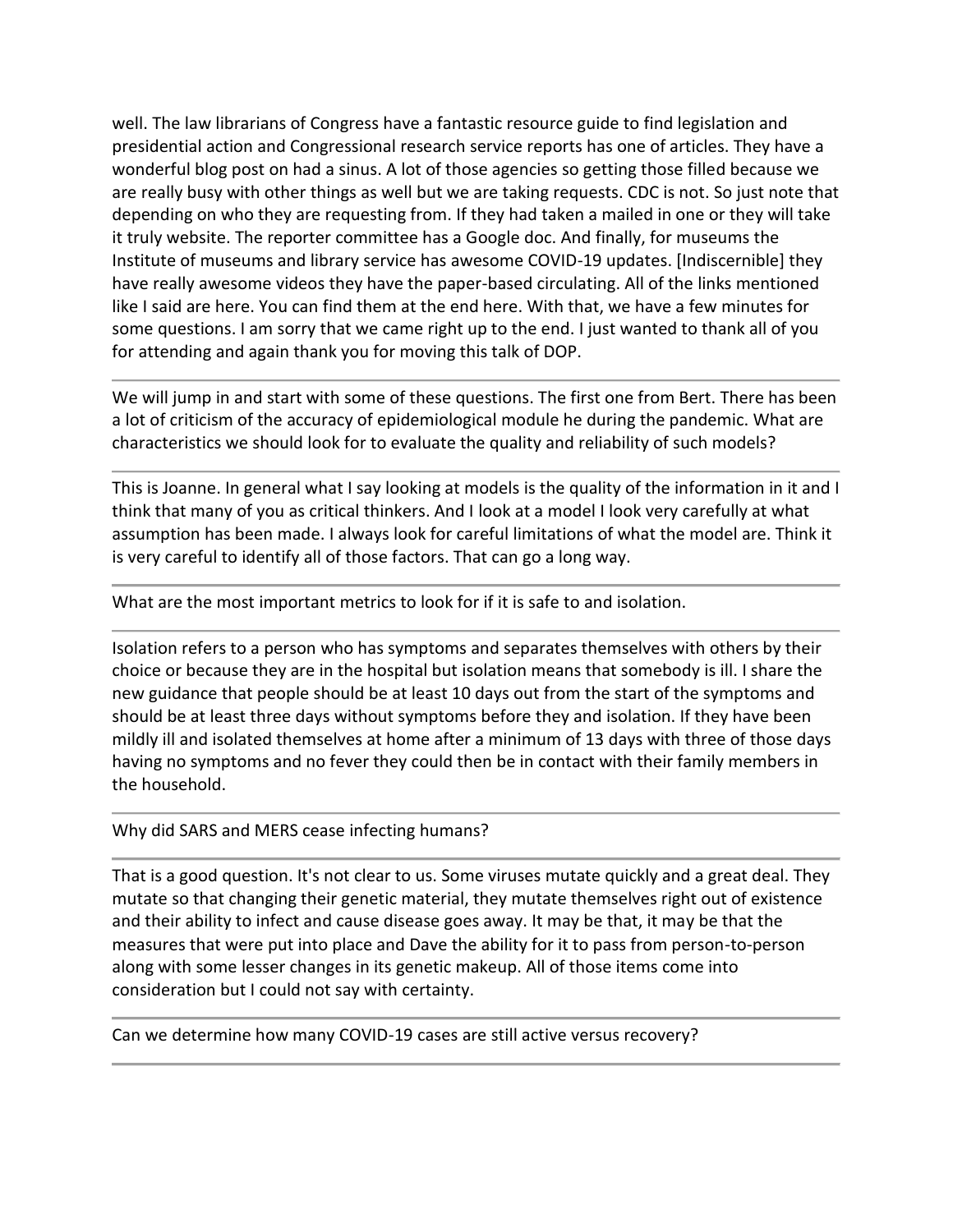Technically yes. Their recoveries will be known. It is much easier to track people that are hospitalized because there is a point of entry at which we can start counting. The other aspect that I mentioned is the antibody testing.. We see who was tested and who recovered.

When a person puts her symptoms into a symptom checker what personal information is captured and stored such as their name. What information is captured from the device?

I have played with it. I do not remember it asking for my name. And asks for a location so that it can give you information about where the contacts. I am not aware of what other information that might collect behind-the-scenes.

I have not seen any literature yet. [Indiscernible]

That is a fantastic question. We are working hard on that one. At the moment we are working to see who has been infected in the past but it is not yet known if antibodies make somebody protected. That is why if somebody is infected and recovers and this happens more often in the health care center where health care worker will be ill and recovers and then returns to work, they take the same protective measures as somebody who has never been infected. They do not have enough of the data to say what level the antibodies need to be protected. We are very early in the understanding of this.

What advice would you give to the libraries that are planning to open back up in the public space?

On the CDC website we have the library is not called out specifically. They are addressed in the webinar. Many of the same protective measures are taken were people congregate they interact in ways that you might create distance between patrons and staff members the ways of separating workstations or maybe not having it available. Frequently disinfecting frequently touched surfaces such as keyboards and other items maybe they are modeling that.

I am sorry.

I know that we are over time but I echo what Joanne said, guidance documents.. That those videos have how to clean things they look at that as more guidance is created. As Joanne said.

I would just like to say that the information on the CDC website is general information for the nation. At local community levels decisions are being made based on availability and the needs of the community and how many people are still in the community and the circulation of the virus in the community so a lot of the questions that I see on the chat last really need to be referred back to the local public health and community authorities to get the best information for the local situation.